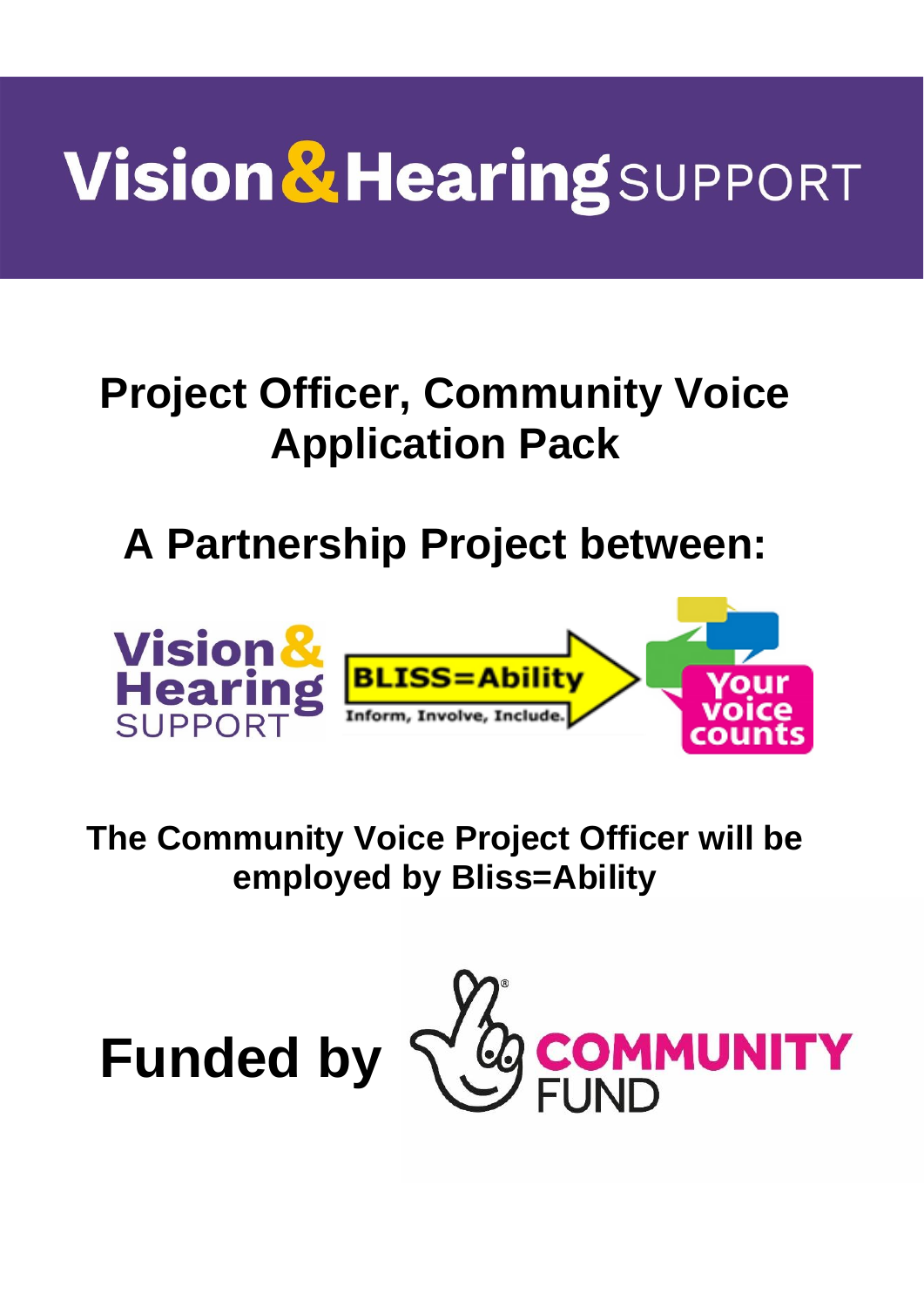

## **About Us**

BLISS=Ability, a user-led charity based in South Tyneside, was established in 1995 with the aim to "offer services and activities to vulnerable people, people with disabilities and to those living with a long term health condition, so that they can lead active and fulfilling lives integrated into society".

Our vision is to **inform**, **include** and **involve** people to promote choice and independence. We continue to develop services in direct response to identified needs, underpinned by our core business as an advocacy and information service.

We have a fully inclusive approach committed to enhancing people's well-being and healthy lifestyle by providing support, training and activities designed to improve independence and enhance people's quality of life.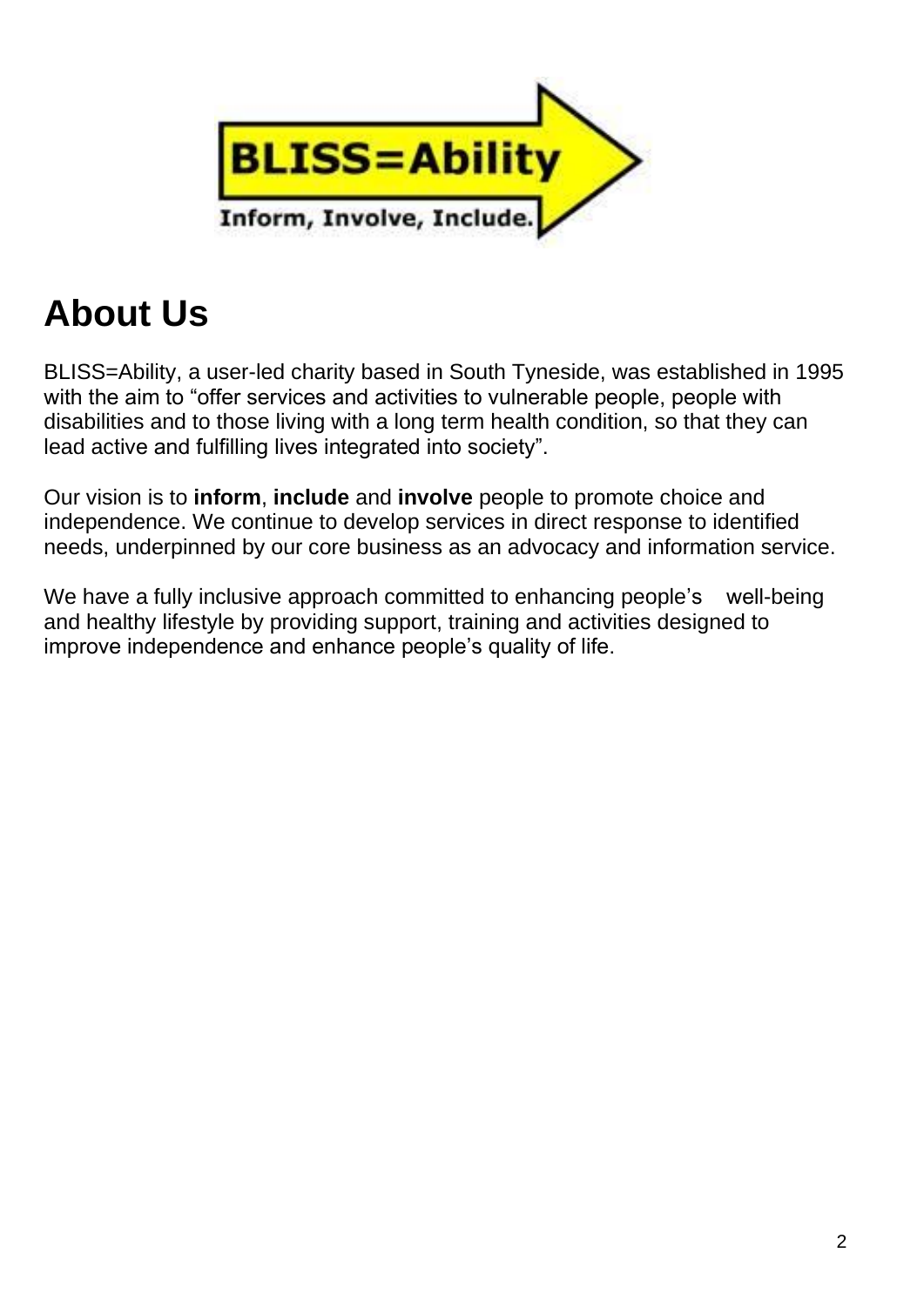#### **Community Voice Project Officer**

Vision & Hearing Support has secured funding from the National Lottery Community Fund to deliver a network of activity, led by service users and supported by Community Voice Officers and Volunteers. The project has been funded for two years and is a Partnership between VHS, Your Voice Counts and BlissAbility. The project will host three Community Voice Officers, one in each organisation, who will form a collaborative network. The three Community Voice Officers will be part of a larger project Team including a Project Coordinator and Volunteer Officer.

The Community Voice Officers will work with beneficiaries, volunteers and members to inform solutions to our shared priorities. The Community Voice Officers will establish and facilitate a range of social networks in response to local challenges. This will be developed at a grass roots level but may include a review of local opportunities available, the establishment of social networks, facilitating access to existing local groups or a combination of these.

The Community Voice Officers will work across Gateshead and South Tyneside and collaboratively with the Partner organisations. The role will work closely with colleagues from the Project and the wider Charity to enable us to meet the funding and organisational outcomes.

The role will also work with teams across the Partnership to ensure clients are able to access and benefit from the wider support offered.

**We are a Committed to safeguarding children and vulnerable adults. The successful applicant will be required to undertake an enhanced criminal record check and proof of identity will be required.**

**You can find an application form at [www.visionandhearingsupport.org.uk](http://www.visionandhearingsupport.org.uk/)** or you can telephone Vision & Hearing Support on 0191 4785959;

or you can email **[contactus@visionandhearingsupport.org.uk](mailto:contactus@visionandhearingsupport.org.uk)** (Please ensure you include the Job title within the subject heading).

If you need the form or pack in an alternative format, please let us know.

**For an informal discussion about the job please email Sharon Bell, Chief Officer at Bliss=Ability,** [sharon.bell@blissability.co.uk](mailto:sharon.bell@blissability.co.uk)

**Closing date for applications is: 9:00 am Monday 20th June 2022**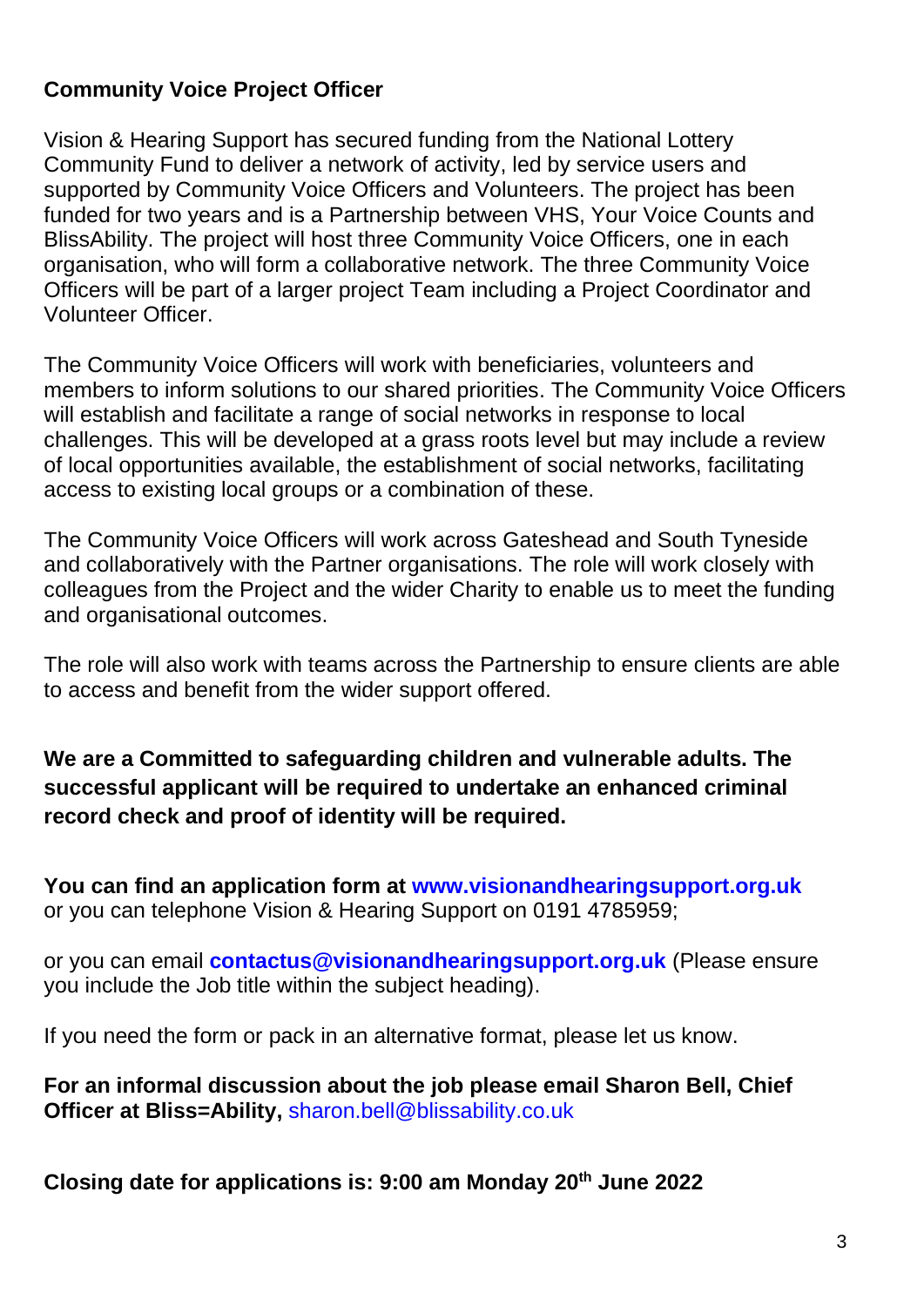#### **JOB DESCRIPTION**

| <b>Job Title:</b>       | <b>Community Voice Officer</b>             |
|-------------------------|--------------------------------------------|
| <b>Responsible to:</b>  | <b>Project Coordinator</b>                 |
| <b>Responsible for:</b> | <b>None</b>                                |
| Location:               | Gateshead/South Tyneside                   |
| Hours:                  | 35 per week (job share will be considered) |
| Salary:                 | £21,851 FTE                                |

#### **Function**

The Community Voice Officers will help break down barriers to engagement by establishing networks of activity and facilitating effective community connections. Beneficiaries engaged in the project will develop increased confidence, knowledge and self-esteem. They will gain awareness of activities and services in the local community and be aware of and have the resilience to approach our Team with potential future needs and issues. Ultimately, the Partnership aims for beneficiaries to feel more resilient and independent.

#### **Main Tasks**

#### **Partnership & Collaborative Working**

- 1. To establish a good working relationship with the 'Community Voice Officers' within Vision & Hearing Support and Your Voice Counts and the whole project Team as it is established.
- 2. To bring together the different groups represented by the Partnership and facilitate shared learning and solutions to common problems and issues.
- 3. To establish excellent relationships with beneficiaries, existing local community networks and other community services.
- 4. To work with the Volunteer Officer and local volunteers to support the delivery of network activity.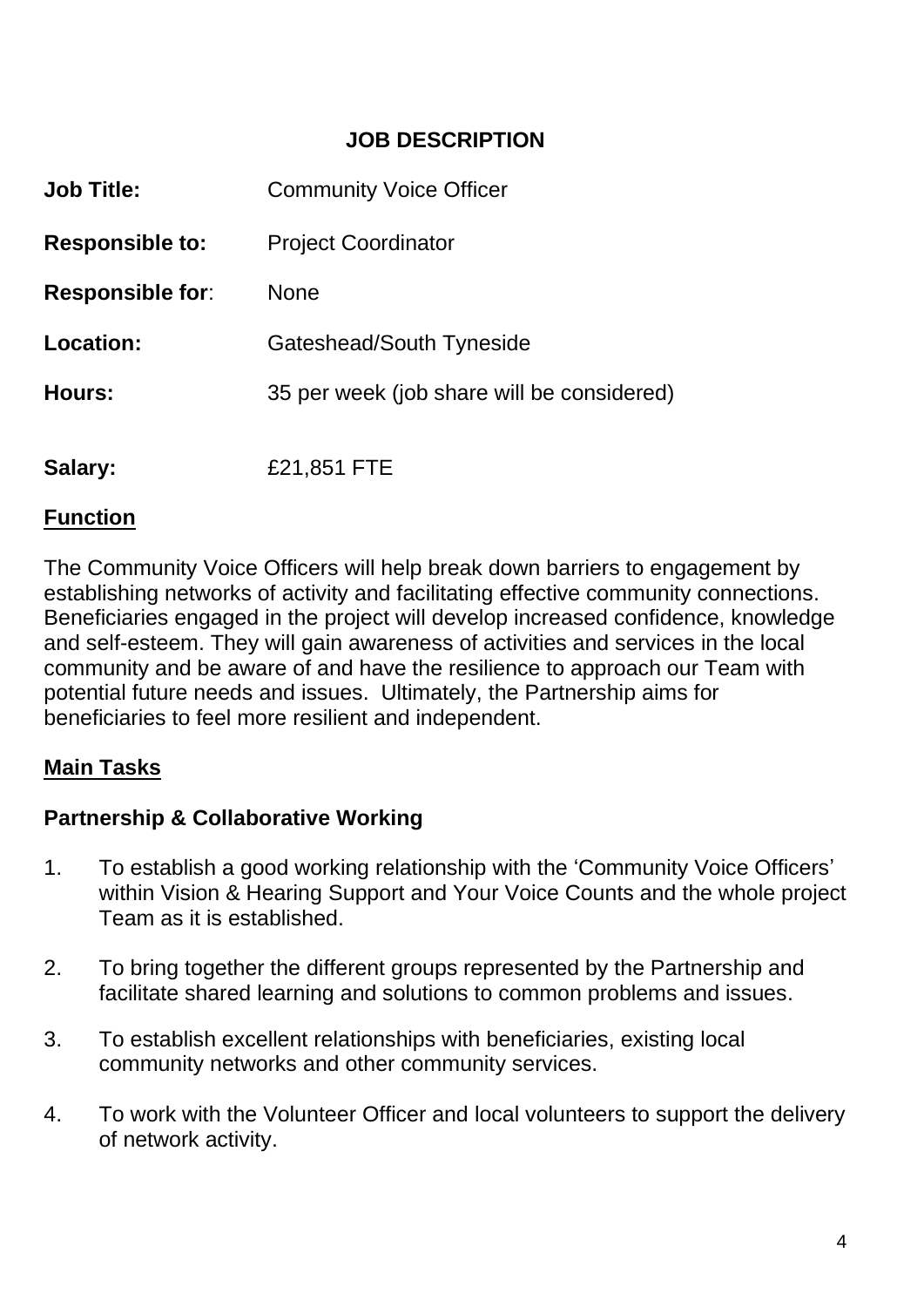#### **Community development**

- 5. To work with beneficiaries, volunteers and members to inform solutions to shared priorities: loneliness, getting out and about, mental health and access to information
- 6. Working at a grass roots level, you will review local opportunities available to beneficiaries, establish new social networks/ activities, facilitate access to existing local groups or a combination of these as appropriate.
- 7. To deliver support in community-based settings as well as our centre. This could include one to one Information, Advice and Guidance sessions and supporting volunteer led groups/programmes.
- 8. To engage with new and existing beneficiaries to form a communication mechanism and 'voice' for the networks we support.
- 9. To work with beneficiaries, other organisations and volunteers to establish and facilitate a range of social networks in response to local challenges

#### **Evaluation and Reporting**

- 10. To provide monthly performance reports to the peer Enablement Coordinator
- 11. To record outcomes and outputs on a regular basis through Charity Log and produce case studies and information for publicity materials
- 12. To continuously review progress and adapt delivery approaches to ensure the project's success
- 13. To collaborate with the Project Evaluators through the lifetime of the project, contributing and responding to the findings of the evaluations.

#### **General Activity**

- 14. To liaise with, promote, support and refer beneficiaries into VHS's range of services and signpost to other relevant services as appropriate.
- 15. To reinforce agreed rehabilitation actions and good practice with VHS staff and others who support clients in their rehabilitation needs.
- 16. To ensure all service user information is accurately captured and maintained in line with GDPR.
- 17. To promote VHS services in conjunction with the VHS business plan.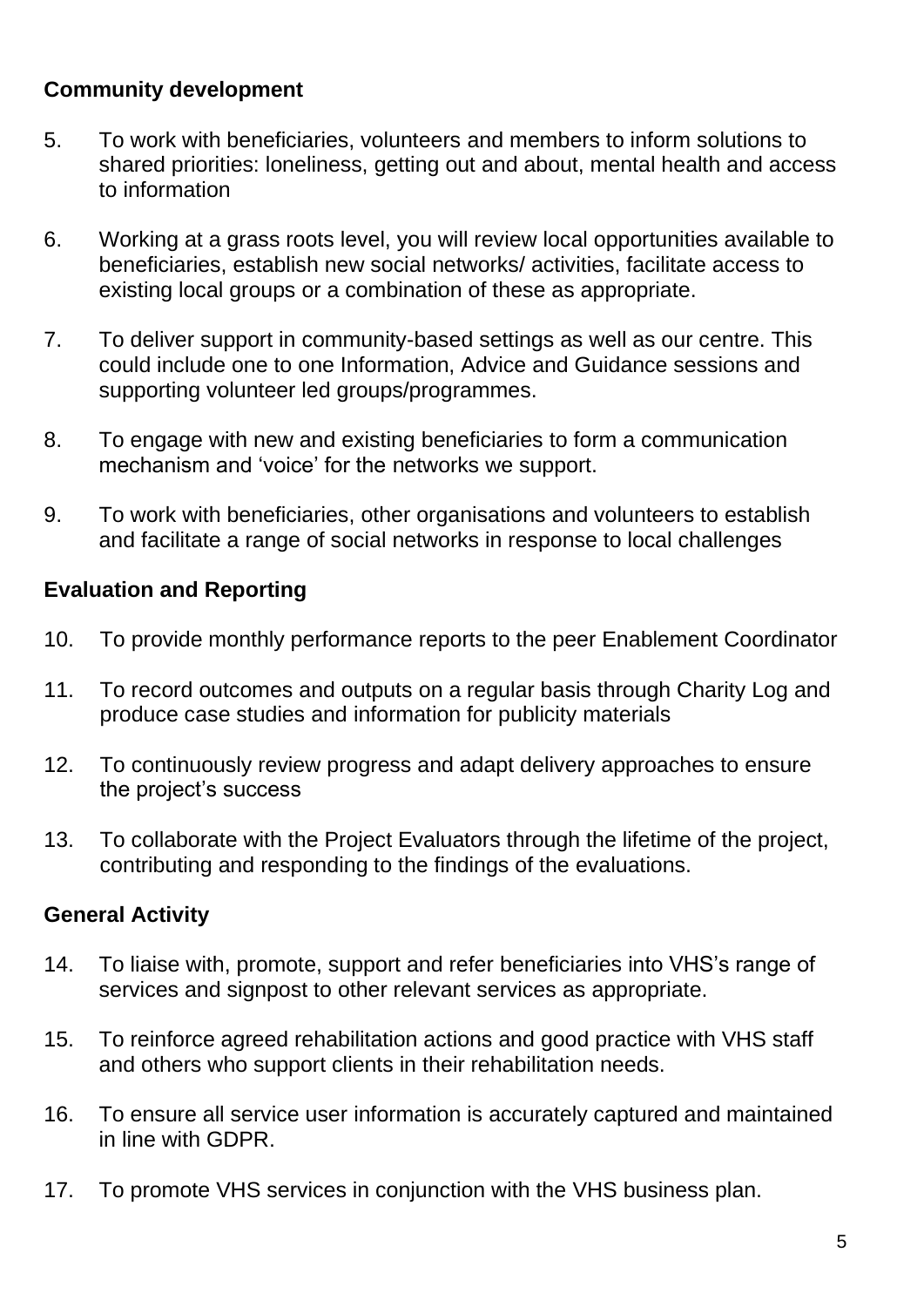- 18. Attend team meetings and training relevant to the post, and statutory requirements
- 19. Provide information, advice and guidance to ensure that people continue to be supported throughout their vision and hearing loss journey.
- 20. To represent the organisation effectively to external organisations and to participate as required in local, regional and national events.
- 21. To work as an effective member of the VHS team, contributing to all aspects of development, innovation and engagement, as may reasonably be required taking account of the nature and scope of the duties of this position. The staff team is structured to enable team members to work cross functionally depending on experience and skillset even if their primary assignment is not to that area.
- 22. It is a requirement of all staff that they:
	- Work to support the values of the charity. These promote respect of service users recognising their skills and entitlement to choice, dignity and independence.
	- Work positively in support of the principles outlined in the organisation's Equality and Diversity Policy.
	- Assist in maintaining a safe working environment by attending training in basic and specialist health and safety as necessary, both on appointment and as changes in duties and the law require and to follow the requirements of the VHS Health and Safety at Work policy and any local codes of safe working practices.
	- Comply with the requirement of the charity's employment policies and procedures.

#### **Special Requirements**

The post will involve often working without direct supervision, occasional lone working and some working out of normal office hours.

A willingness to work in an environment with Guide Dogs is essential.

The role will be delivered in a variety of locations, including service users' homes, places of work, local community etc, therefore a driving licence, access to a vehicle for work purposes and willingness to travel is required.

**We are a Committed to safeguarding children and vulnerable adults. The successful applicant will be required to undertake an enhanced criminal record check and proof of identity will be required.**